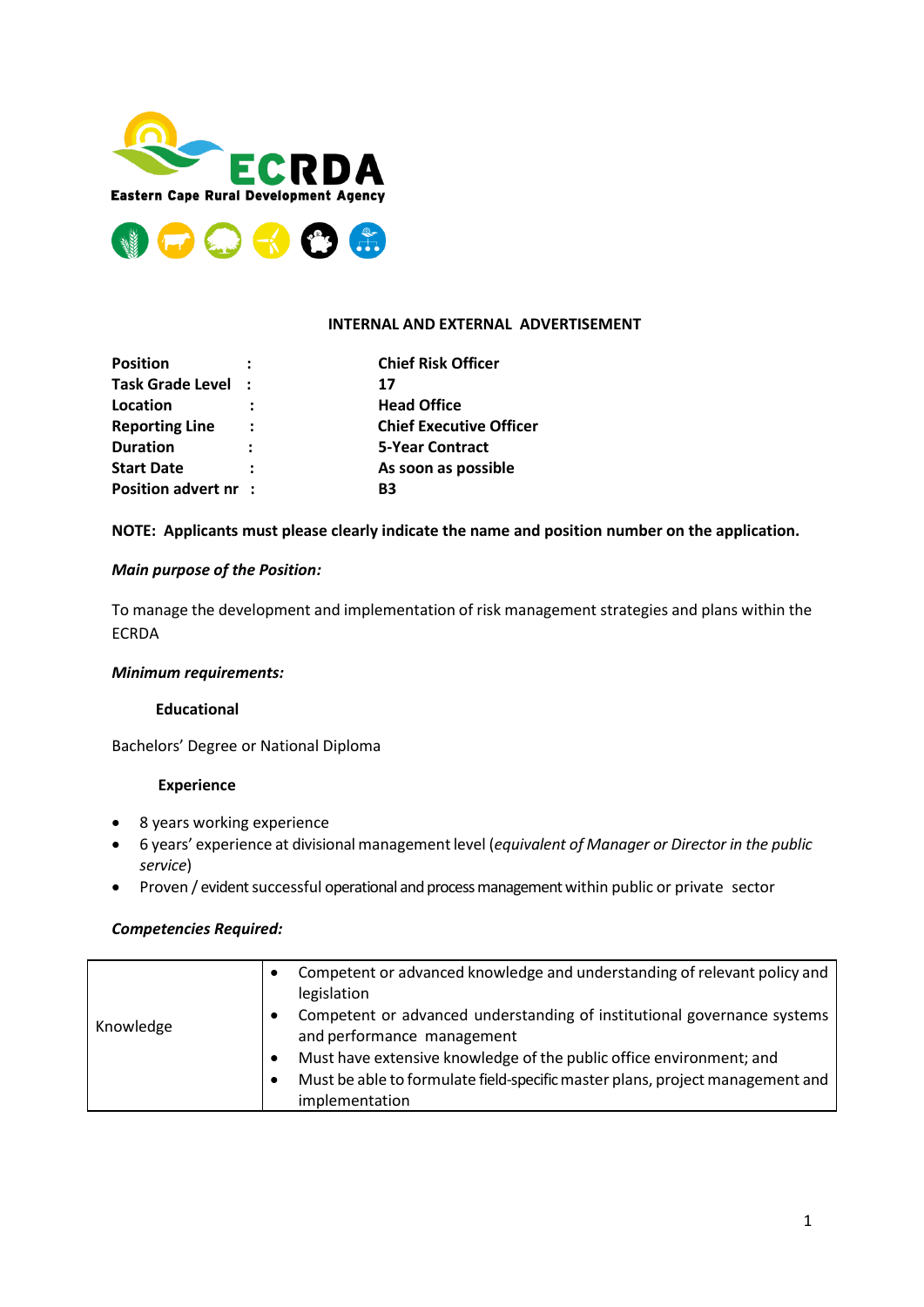|                            | Assessed Competent or Advanced proficiency level on the following leading |
|----------------------------|---------------------------------------------------------------------------|
|                            | competences:                                                              |
|                            | <b>Strategic Direction and Leadership</b>                                 |
|                            | People Management<br>٠                                                    |
| <b>Leading Competences</b> | Programme and Project Management<br>$\bullet$                             |
|                            | <b>Financial Management</b><br>$\bullet$                                  |
|                            | Change Leadership                                                         |
|                            | Governance Leadership                                                     |
|                            | <b>Stakeholder Relations</b>                                              |
|                            | Assessed Competent or Advanced proficiency level on the following core    |
|                            | competences:                                                              |
|                            | Moral Competence<br>$\bullet$                                             |
| Core Competences           | Planning and Organising<br>٠                                              |
|                            | Analysis and Innovation<br>٠                                              |
|                            | Knowledge and Information Management<br>٠                                 |
|                            | Communication<br>$\bullet$                                                |
|                            | <b>Results and Quality Focus</b>                                          |

# *Key Performance Areas:*

|                                            | <b>Planning and Implementation:</b>                                                                                                                                                                                                                                                                                                                                                                                                                                                                                                                                                                                                                                                                                                                                                                                                                                                         |
|--------------------------------------------|---------------------------------------------------------------------------------------------------------------------------------------------------------------------------------------------------------------------------------------------------------------------------------------------------------------------------------------------------------------------------------------------------------------------------------------------------------------------------------------------------------------------------------------------------------------------------------------------------------------------------------------------------------------------------------------------------------------------------------------------------------------------------------------------------------------------------------------------------------------------------------------------|
| ٠<br>٠<br>$\bullet$<br>٠<br>٠<br>$\bullet$ | Develop risk management framework consisting of Risk Management Policy; Risk<br>Management Strategy; Risk Management Committee Charter; Fraud and Corruption Policy;<br>Fraud and Corruption Strategy and Plan; Risk Assurance Plan, Risk Appetite and Tolerance<br>Framework<br>Research good practices and new developments that would enable the ECRDA to achieve its<br>objectives<br>Align the Framework with the applicable legislation and guidelines issued by National and<br>Provincial Treasuries, as well as benchmark with other public entities<br>Develop implementation plans for strategies and ensure implementation<br>Develop and monitor implementation of the risk management strategies and plans<br>Assess risk management processes<br>In order to ensure that there is a risk management framework for the ECRDA to manage all<br>strategic and operational risks |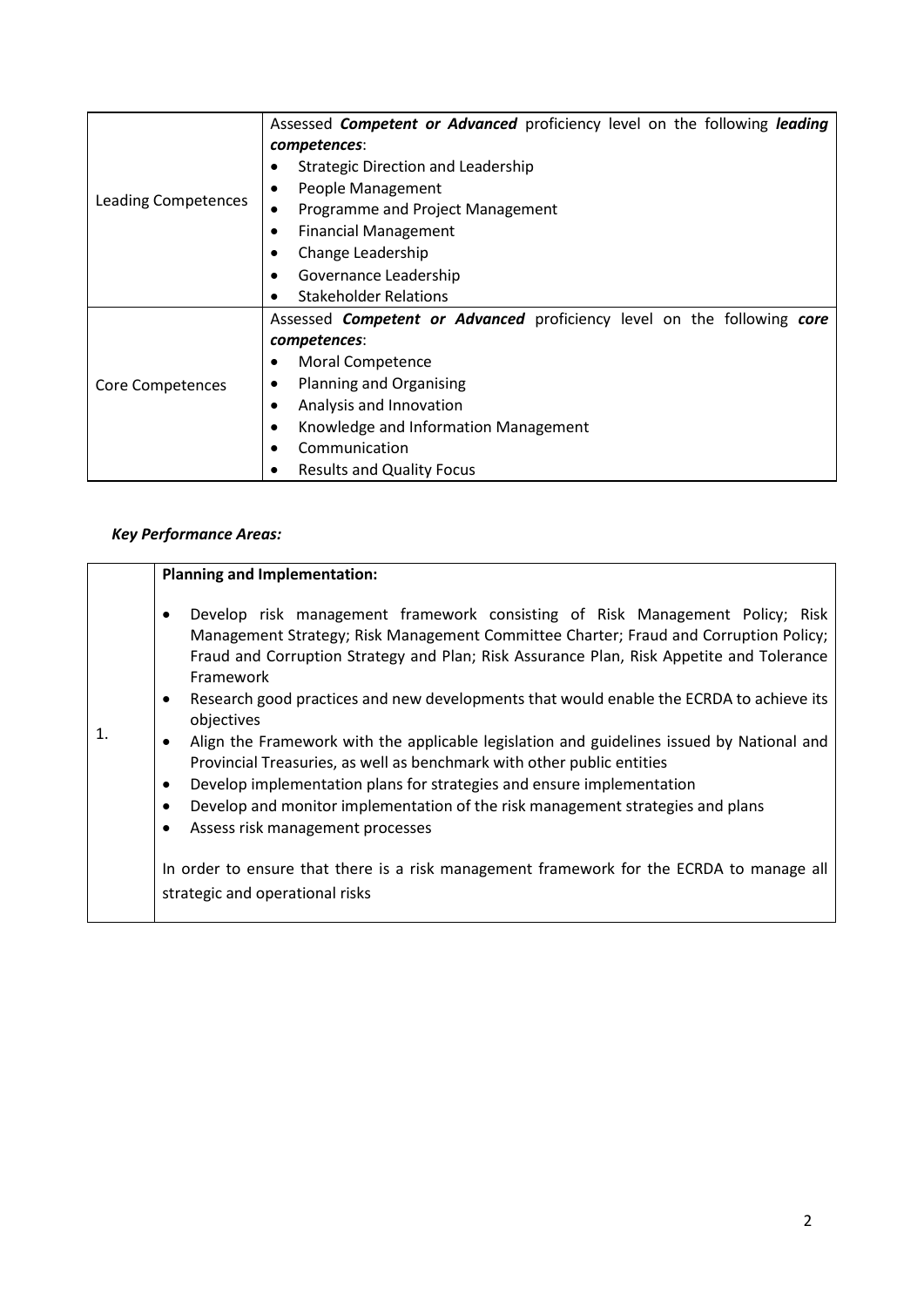|    | <b>Business Continuity Planning:</b>                                                                                                                                                                                                                                                                                                                                                                                                                                                                                                                                                                                                                                                                                                                                                                                                                                                                                                                                                                                                                                                                                                                                                                                                                                      |
|----|---------------------------------------------------------------------------------------------------------------------------------------------------------------------------------------------------------------------------------------------------------------------------------------------------------------------------------------------------------------------------------------------------------------------------------------------------------------------------------------------------------------------------------------------------------------------------------------------------------------------------------------------------------------------------------------------------------------------------------------------------------------------------------------------------------------------------------------------------------------------------------------------------------------------------------------------------------------------------------------------------------------------------------------------------------------------------------------------------------------------------------------------------------------------------------------------------------------------------------------------------------------------------|
| 2. | Design and /or comply with the design and implementation plans of provincial government<br>$\bullet$<br>/ ECRDA response to natural and other disasters (e.g. floods, disease, civil commotion, war,<br>$etc.$ )<br>Help to determine the scope of projects, and make certain that the vital resources are<br>٠<br>provided to achieve the goals and objectives<br>Establish the ability of the ECRDA to comply with contractual agreements concerning delivery<br>$\bullet$<br>of products and services<br>Institute procedures to discover and explain for costs incurred during the recovery process<br>$\bullet$<br>Utilise the business impact analysis (BIA) process to identify the financial and operational<br>$\bullet$<br>impacts of risk exposures for the ECRDA and its service providers<br>Determine the cost of risks and also develop recovery strategies on matters as wide as:<br>$\bullet$<br>Loss of critical employees<br>$\circ$<br>Loss of important documents or records<br>$\circ$<br>Changes in political climate or legislation governing rural development<br>$\circ$<br>Interruption, or potential interruption, of ECRDA operations<br>$\circ$<br>Critical labour relationships<br>$\circ$<br>Regulatory and statutory controls<br>$\circ$ |
|    | In order to protect the assets and manage the risks of the ECRDA through financial decisions and<br>business continuity planning                                                                                                                                                                                                                                                                                                                                                                                                                                                                                                                                                                                                                                                                                                                                                                                                                                                                                                                                                                                                                                                                                                                                          |
|    | <b>Risk reporting:</b>                                                                                                                                                                                                                                                                                                                                                                                                                                                                                                                                                                                                                                                                                                                                                                                                                                                                                                                                                                                                                                                                                                                                                                                                                                                    |
| 3. | Develop reporting protocols, including quantitative and qualitative thresholds, and<br>٠<br>monitoring the reporting process<br>Report on the risk management process, progress and problems to the CEO and the Board<br>$\bullet$<br>In order to ensure the development and application of reporting protocols for risk management                                                                                                                                                                                                                                                                                                                                                                                                                                                                                                                                                                                                                                                                                                                                                                                                                                                                                                                                       |
|    | <b>Enterprise Risk Management Activities:</b>                                                                                                                                                                                                                                                                                                                                                                                                                                                                                                                                                                                                                                                                                                                                                                                                                                                                                                                                                                                                                                                                                                                                                                                                                             |
| 4. | Coordinate the risk identification and assessment workshops<br>Facilitate the risk identification and assessment workshops<br>$\bullet$<br>Ensure implementation of controls by business units<br>Develop and implement control self-assessment guide<br>٠<br>Develop and implement risk assessment guide<br>٠<br>Solicit and assess risk management implementation progress from senior management<br>٠<br>Assist management in developing action plans to manage identified risks<br>٠<br>Monitor the progress of risk mitigation activities<br>Collate, aggregate, interpret and analyse the results of risk assessments<br>٠<br>Maintain the risk registers<br>٠<br>Create and disseminate risk reports to CEO, Management Committee, risk management<br>٠<br>committee, and to Board<br>Facilitate training of Risk Management Committee Members<br>$\bullet$<br>Respond to Auditor General and Internal Audit findings relating to risk management.<br>٠<br>Implement recommendations by Auditor General and Internal Audit<br>٠<br>In order to ensure the management and mitigation of risks within ECRDA activities, and to<br>optimise opportunities                                                                                                             |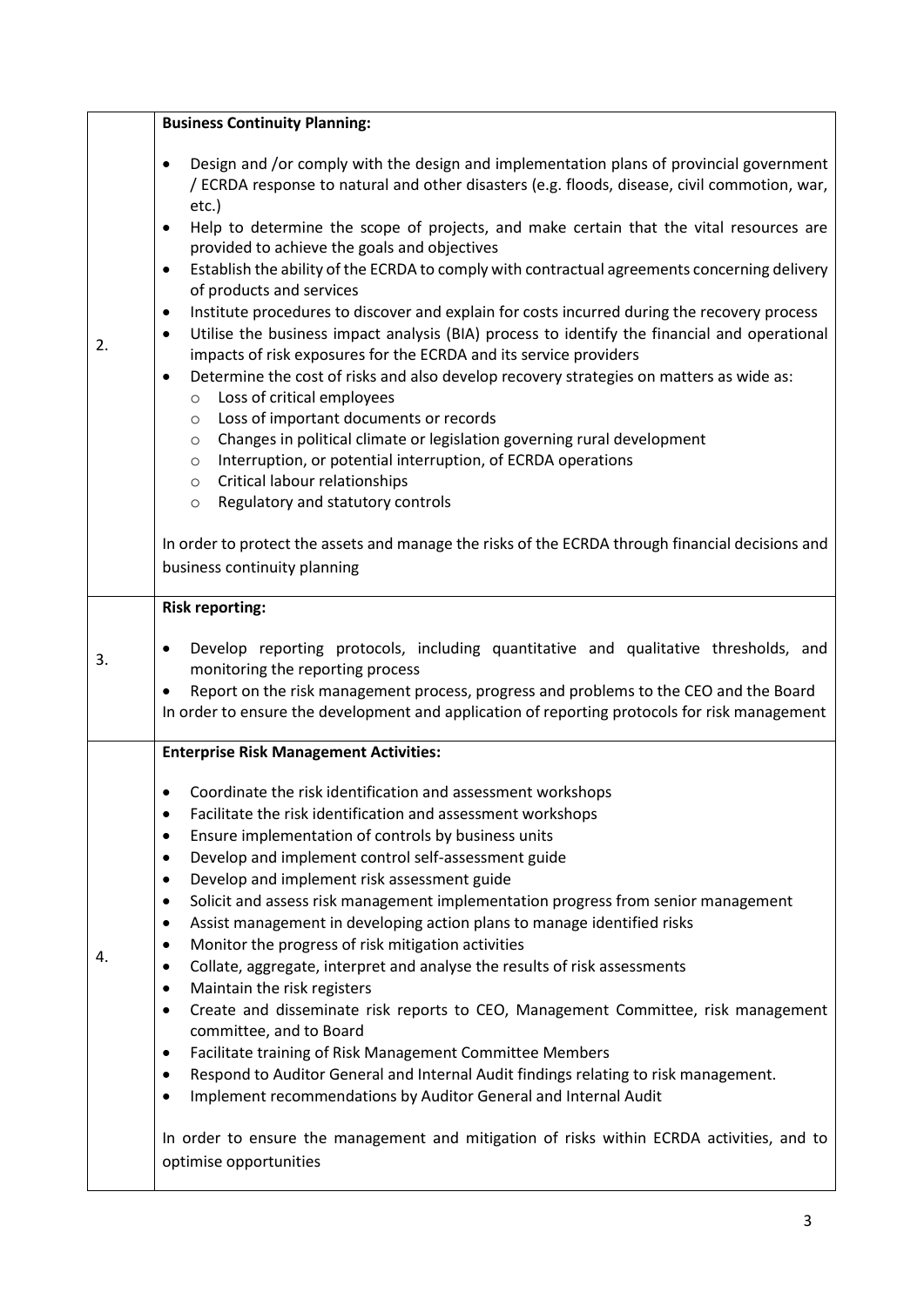|    | <b>Risk Governance:</b>                                                                                                                                                                                                                                                                                                                                                                                                                                                                                                                                                                                                                                                                                                                                                                                                                                                                                                                                                                                      |
|----|--------------------------------------------------------------------------------------------------------------------------------------------------------------------------------------------------------------------------------------------------------------------------------------------------------------------------------------------------------------------------------------------------------------------------------------------------------------------------------------------------------------------------------------------------------------------------------------------------------------------------------------------------------------------------------------------------------------------------------------------------------------------------------------------------------------------------------------------------------------------------------------------------------------------------------------------------------------------------------------------------------------|
| 5. | Define Board's Risk Oversight Role within the enterprise-wide risk management framework<br>$\bullet$<br>Foster risk management culture that is not risk averse, but instead aware of the implications<br>$\bullet$<br>of risks taken to attain objectives<br>Help management incorporate risk management into strategy<br>$\bullet$<br>Help define risk appetite (i.e. the level of risk that management is willing to take regarding<br>$\bullet$<br>specific actions or events related to the ECRDA)<br>Facilitate execution of risk governance processes and practices<br>$\bullet$<br>Benchmark and evaluate the governance process<br>$\bullet$<br>In order to ensure the development of risk governance and facilitation of a risk governance<br>culture in the ECRDA                                                                                                                                                                                                                                  |
|    | Integrity management (ethics champion):                                                                                                                                                                                                                                                                                                                                                                                                                                                                                                                                                                                                                                                                                                                                                                                                                                                                                                                                                                      |
| 6. | Promote integrity and ethical behaviour in the ECRDA<br>$\bullet$<br>Ensure organisational integrity of policies, procedures and practices (including SCM probity<br>$\bullet$<br>advise / audits)<br>Identify and report unethical behaviour and corrupt activities to the CEO and the Board<br>$\bullet$<br>Administer and manage the implementation of the ECRDA integrity management framework<br>$\bullet$<br>Develop and implement awareness programmes to educate officials on ethics, good<br>$\bullet$<br>governance and anti-corruption measures<br>Keep a register of all ECRDA employees under investigation and those disciplined for<br>$\bullet$<br>corruption and report accordingly to designated authorities<br>Liaise with the Board regarding all (financial) disclosures, and remunerative work outside of<br>$\bullet$<br>the ECRDA<br>Manage and administer the filling of financial declaration forms<br>$\bullet$<br>In order to ensure the integrity of employees within the ECRDA |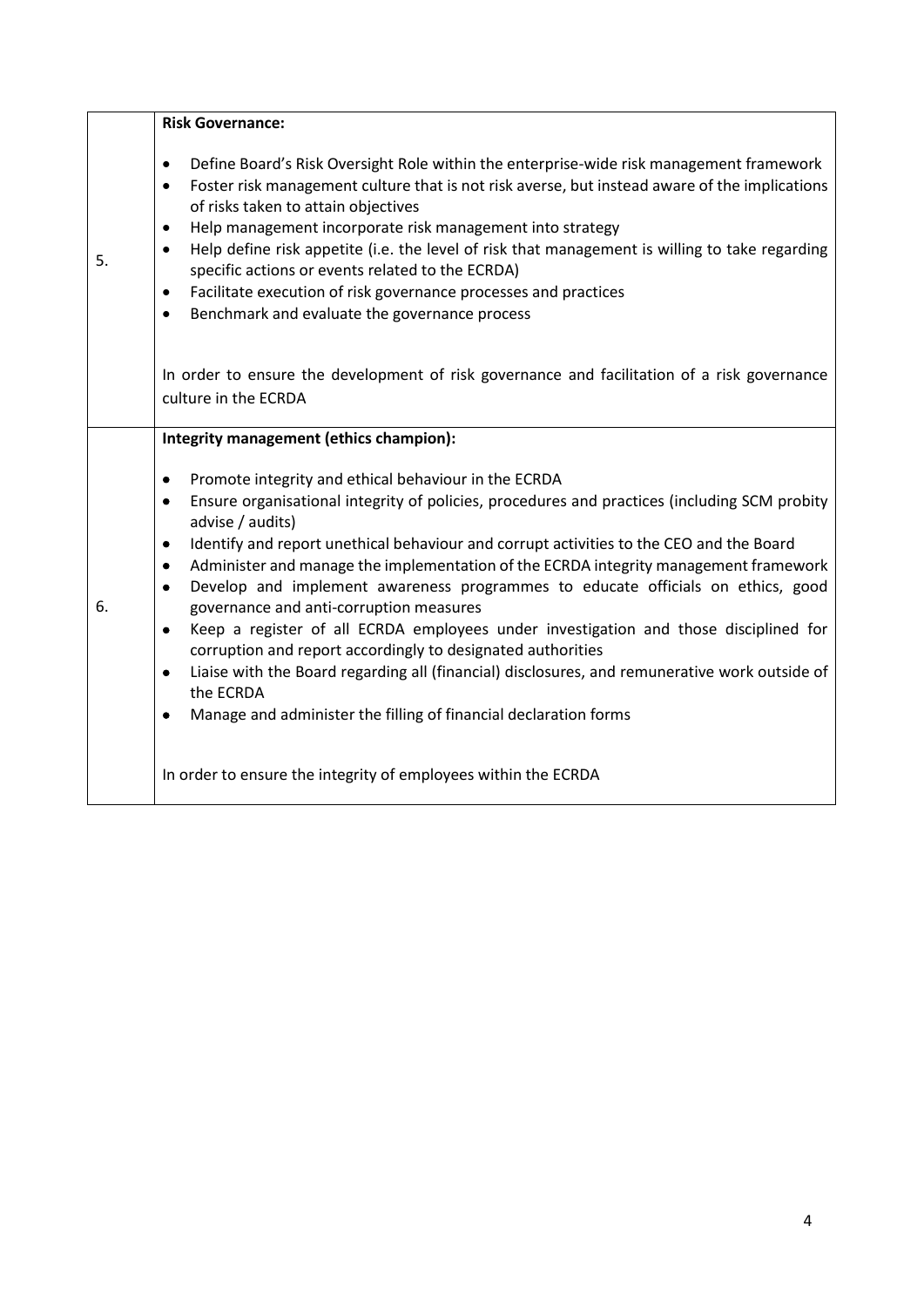|    | <b>Compliance management:</b>                                                                                                                                                                                                                                                                                                                                                                                                                                                                                                                                                                                                                                                                                                                                                                                                                                                                         |
|----|-------------------------------------------------------------------------------------------------------------------------------------------------------------------------------------------------------------------------------------------------------------------------------------------------------------------------------------------------------------------------------------------------------------------------------------------------------------------------------------------------------------------------------------------------------------------------------------------------------------------------------------------------------------------------------------------------------------------------------------------------------------------------------------------------------------------------------------------------------------------------------------------------------|
| 7. | Ensure compliance with the external regulatory framework that is imposed upon the ECRDA<br>$\bullet$<br>as a whole<br>Ensure compliance with internal systems of control that are imposed to achieve compliance<br>$\bullet$<br>with the externally imposed regulatory framework<br>Mastermind compliance policies and protocols on behalf of the ECRDA<br>٠<br>Develop and implement a compliance programme to ensure the ECRDA operates in<br>$\bullet$<br>accordance with legislation<br>Determine compliance metrics and establish a system for tracking them<br>٠<br>Sign off on any marketing and advertising indemnity / collateral to ensure its compliance<br>٠<br>Remain up to date on legislation related to the ECRDA and update or develop internal policies<br>$\bullet$<br>accordingly<br>Perform compliance audits to determine whether established protocols are being followed<br>٠ |
|    | and where they can be improved<br>Maintain up to date written documentation and policies related to the ECRDA's business<br>$\bullet$                                                                                                                                                                                                                                                                                                                                                                                                                                                                                                                                                                                                                                                                                                                                                                 |
|    | activities                                                                                                                                                                                                                                                                                                                                                                                                                                                                                                                                                                                                                                                                                                                                                                                                                                                                                            |
|    | Create compliance resource library (online / intranet) for staff members to reference when<br>$\bullet$<br>they have questions                                                                                                                                                                                                                                                                                                                                                                                                                                                                                                                                                                                                                                                                                                                                                                        |
|    | In order to ensure that the ECRDA complies with the regulatory frameworks                                                                                                                                                                                                                                                                                                                                                                                                                                                                                                                                                                                                                                                                                                                                                                                                                             |
|    |                                                                                                                                                                                                                                                                                                                                                                                                                                                                                                                                                                                                                                                                                                                                                                                                                                                                                                       |
|    | <b>Management of the Risk Management Committee Activities:</b>                                                                                                                                                                                                                                                                                                                                                                                                                                                                                                                                                                                                                                                                                                                                                                                                                                        |
|    | Facilitate orientation and training of Committee members<br>$\bullet$                                                                                                                                                                                                                                                                                                                                                                                                                                                                                                                                                                                                                                                                                                                                                                                                                                 |
|    | Coordinate committee meetings by allocating dates of the meetings<br>٠                                                                                                                                                                                                                                                                                                                                                                                                                                                                                                                                                                                                                                                                                                                                                                                                                                |
|    | Prepare the agenda of the Risk Management committee meetings by:<br>$\bullet$<br>Requesting the agenda items from respective business units<br>$\circ$                                                                                                                                                                                                                                                                                                                                                                                                                                                                                                                                                                                                                                                                                                                                                |
|    | Review the agenda<br>$\circ$                                                                                                                                                                                                                                                                                                                                                                                                                                                                                                                                                                                                                                                                                                                                                                                                                                                                          |
| 8. | Review the minutes of the committee<br>$\circ$                                                                                                                                                                                                                                                                                                                                                                                                                                                                                                                                                                                                                                                                                                                                                                                                                                                        |
|    | Facilitate investigations of fraud and corruption                                                                                                                                                                                                                                                                                                                                                                                                                                                                                                                                                                                                                                                                                                                                                                                                                                                     |
|    | Co-ordinate activities of the committee for statutory compliance on fraud and corruption                                                                                                                                                                                                                                                                                                                                                                                                                                                                                                                                                                                                                                                                                                                                                                                                              |
|    | In order to ensure that Risk Management committee meetings take place as scheduled in the<br>year planner                                                                                                                                                                                                                                                                                                                                                                                                                                                                                                                                                                                                                                                                                                                                                                                             |
| 9. | Perform any other related duties as instructed by the Chief Executive Officer                                                                                                                                                                                                                                                                                                                                                                                                                                                                                                                                                                                                                                                                                                                                                                                                                         |

# **GENERAL INFORMATION**

The application, which should as minimum contain a covering letter, CV, certified copies of your identity document, qualifications and drivers licence, must be submitted t[o recruitment@ecrda.co.za](mailto:recruitment@ecrda.co.za)

**NB:** 

• Without prejudice, correspondence will be limited to the short-listed candidates.